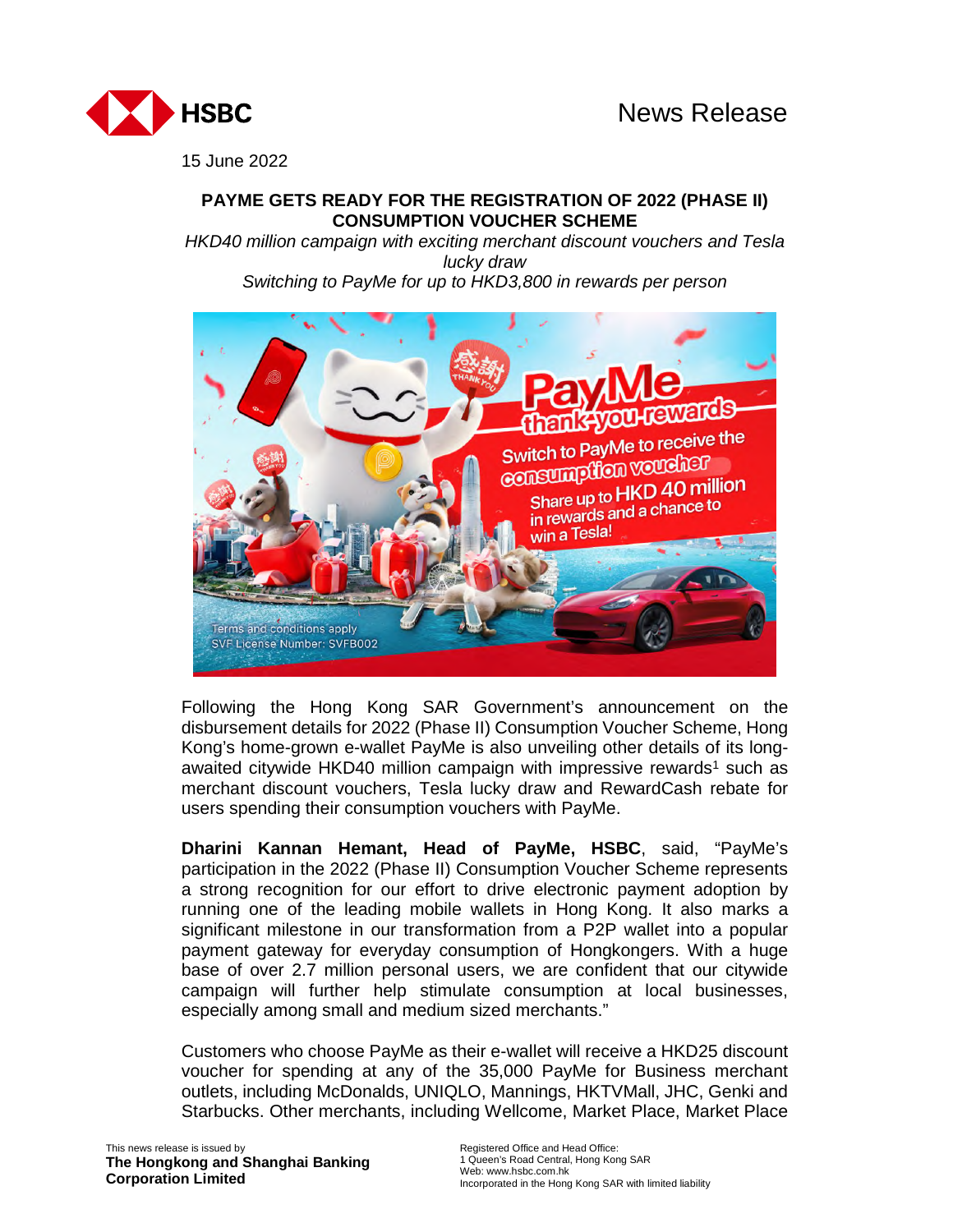by Jasons, 3hreesixty, Oliver's and Jasons ichiba will also be available from August onwards.

They will also be entitled to a lucky draw with a chance to win a Tesla Model 3. Customers can enjoy 3x RewardCash for using their HSBC credit cards to top up PayMe. For HSBC Life customers who apply for designated insurance plans and receive their consumption vouchers with PayMe, they can also earn up to HKD 5,000 merchant discount vouchers.

The campaign also features a referral reward for a wide audience. In addition to a HKD15 discount voucher for both referrer and referee in each successful registration, the top referrer will win a Tesla Model 3 and other eight runnersup will receive an iPhone 13 Pro. More details will be announced soon on PayMe App and PayMe's website.

During the registration period (between 23 June and 23 July), users can register to receive their consumption vouchers with PayMe in three simple steps; 1) copy your PayMe ID on the PayMe App, 2) go to the registration portal in government Consumption Voucher Scheme website and select PayMe as the wallet to receive your voucher, 3) paste your PayMe ID onto registration portal.

*ends/more* 

### SVF License: SVFB002

#### **Notes to editor:**

1. Terms and conditions apply. For details, please visit: https://payme.hsbc.com.hk/en/cvsscheme

#### *To borrow or not to borrow? Borrow only if you can repay!*

| <b>Types of offers</b> |                               | <b>Eligibility</b>                                                                                  | <b>Offer details</b>                                                                                                                                                                                                                                                         |  |
|------------------------|-------------------------------|-----------------------------------------------------------------------------------------------------|------------------------------------------------------------------------------------------------------------------------------------------------------------------------------------------------------------------------------------------------------------------------------|--|
| 1.                     | <b>Registration</b><br>reward | Customers who collect their<br>consumption voucher with<br>PayMe                                    | An HKD25 discount voucher to be<br>automatically applied<br>when<br>customers spend HKD 50 or above at<br>any PayMe merchants                                                                                                                                                |  |
| 2.                     | Lucky draw                    |                                                                                                     | A Tesla Model 3                                                                                                                                                                                                                                                              |  |
| 3.                     | Referral<br>reward            | Customers who refer other<br>eligible persons to collect<br>their consumption voucher<br>with PayMe | For each successful referral, both<br>referrers and referees will receive an<br>HKD15 discount voucher, subject to a<br>maximum of 10 youchers for referrers<br>The vouchers will be automatically<br>applied when customers spend HKD<br>25 or above at any PayMe merchants |  |
| 4.                     | Referral<br>grand prizes      | The<br>top nine customers<br>with<br>highest number<br>of<br>success referrals                      | The top referrer will win a Tesla Model<br>$\bullet$<br>3, while the eight runners-up will get<br>an iPhone 13 Pro                                                                                                                                                           |  |

## **Details of PayMe Consumption Voucher Scheme rewards**